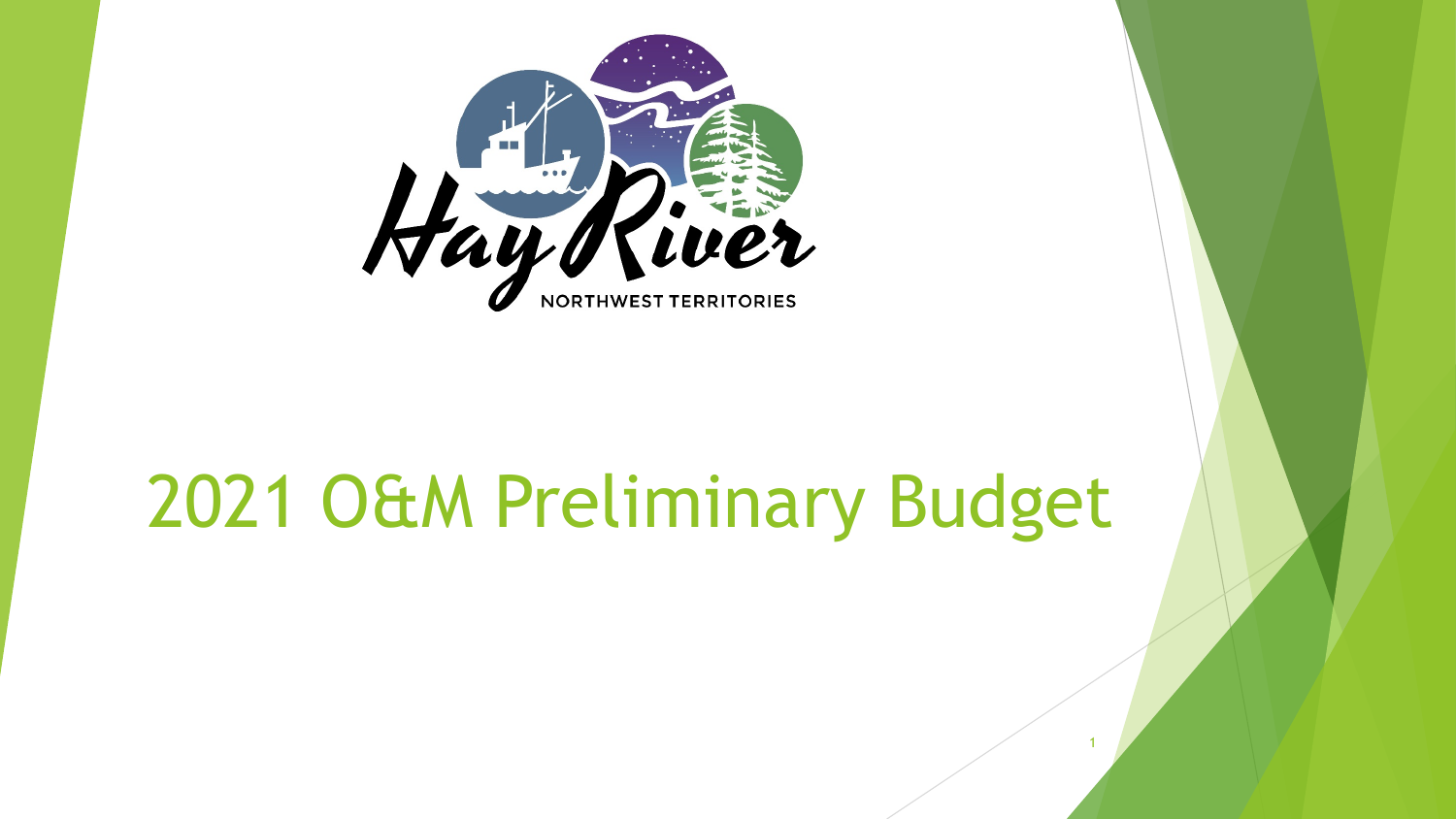### Consolidated O&M Budget

# General Fund

# Utility Fund

# Land Fund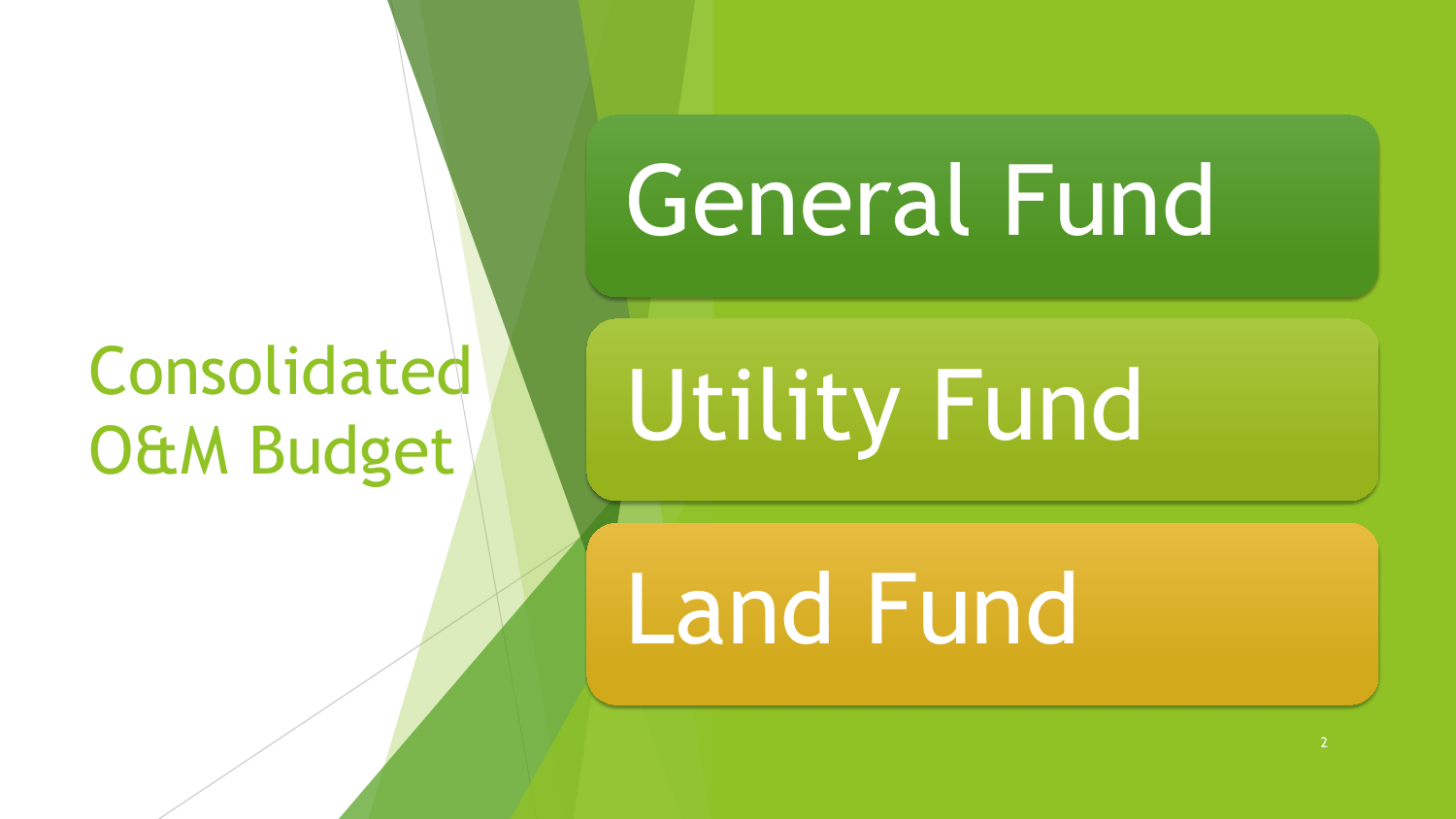#### General Fund

- The purpose of this Fund shall be to account for all financial activities of the Town which are not accounted for in another fund.
- The monies belonging to the Town shall be credited to this Fund, and where any such monies relate to a fund other than the General Fund, these shall be accounted for using Inter-fund accounts.
- ▶ The Revenues and Expenditures in the General Fund shall be made in accordance with the budget adopted for each fiscal year, pursuant to the *Cities, Towns, and Villages Act.*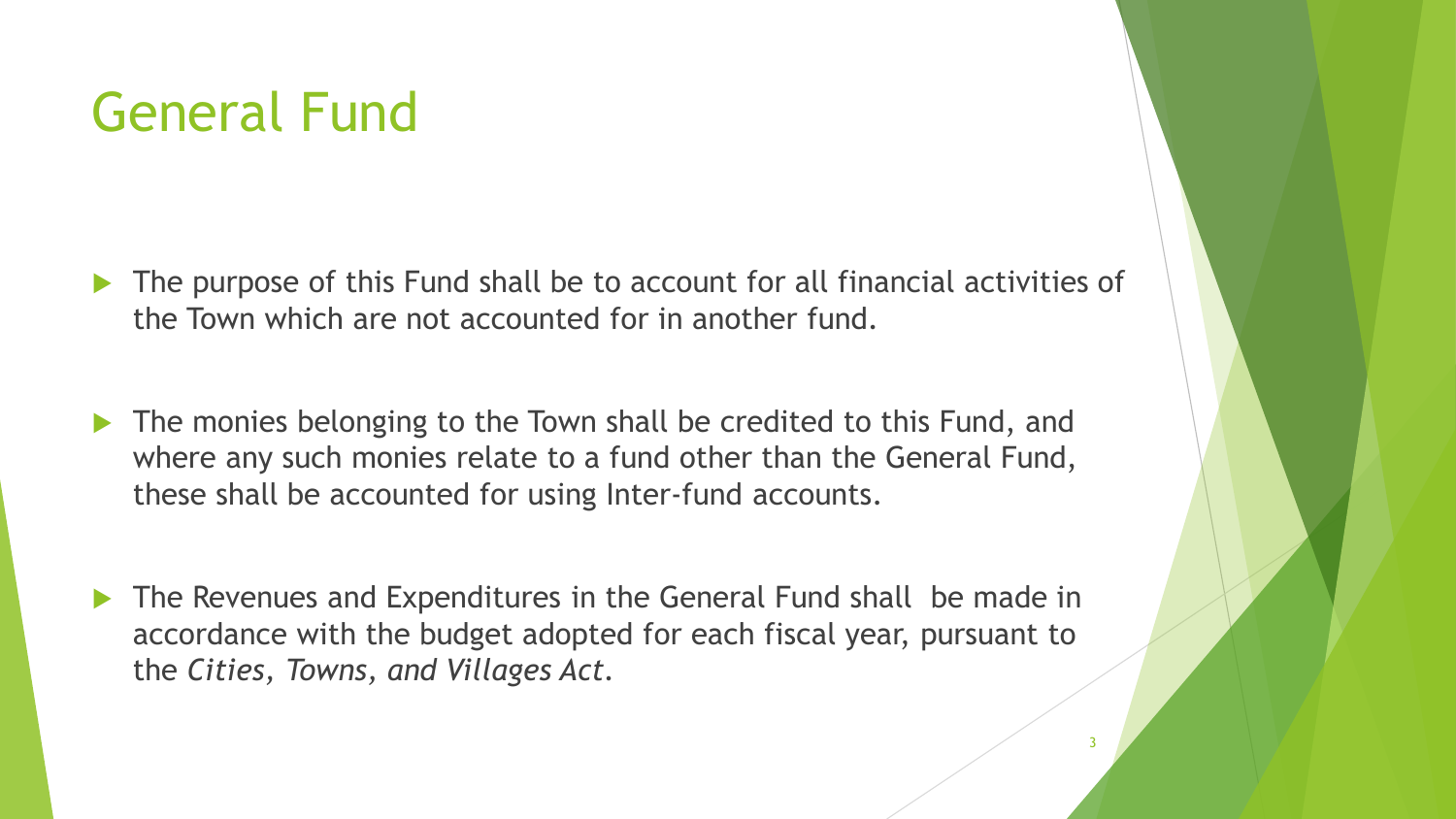#### General Fund

- All Expenditures and Disbursements in the General Fund shall be made in accordance with the *Cities, Towns, and Villages Act.*
- All Revenues collected in the General Fund shall be deposited into the General Fund Bank Account, at a Bank approved by resolution of Council from time to time.
- **Financial Statements shall be prepared annually for the General Fund** and audited by an auditor appointed by Council.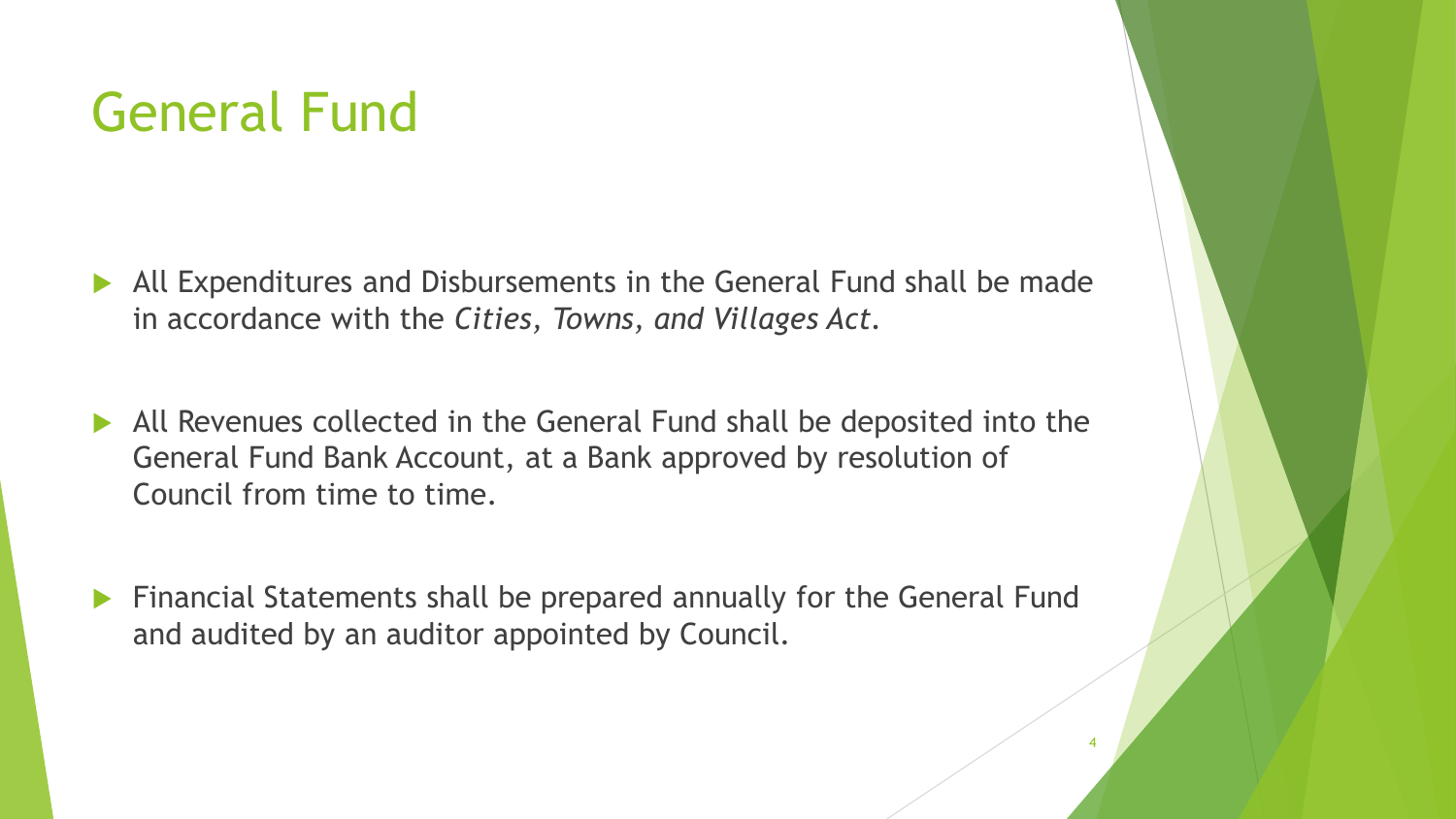#### Utility Fund

- The purpose of this Fund shall be to account for all financial activities of the Town which pertain to the operations of the Town's Water and Sewer system. Water and sewer operations include all aspects of establishing, operating and maintaining buildings, equipment and works related to the supply and processing of potable water; distribution of potable water and the collection, treatment and disposal of sewage and storm water.
- ▶ The Revenues and Expenditures in the Utility Fund shall be made in accordance with the budget adopted for each fiscal year.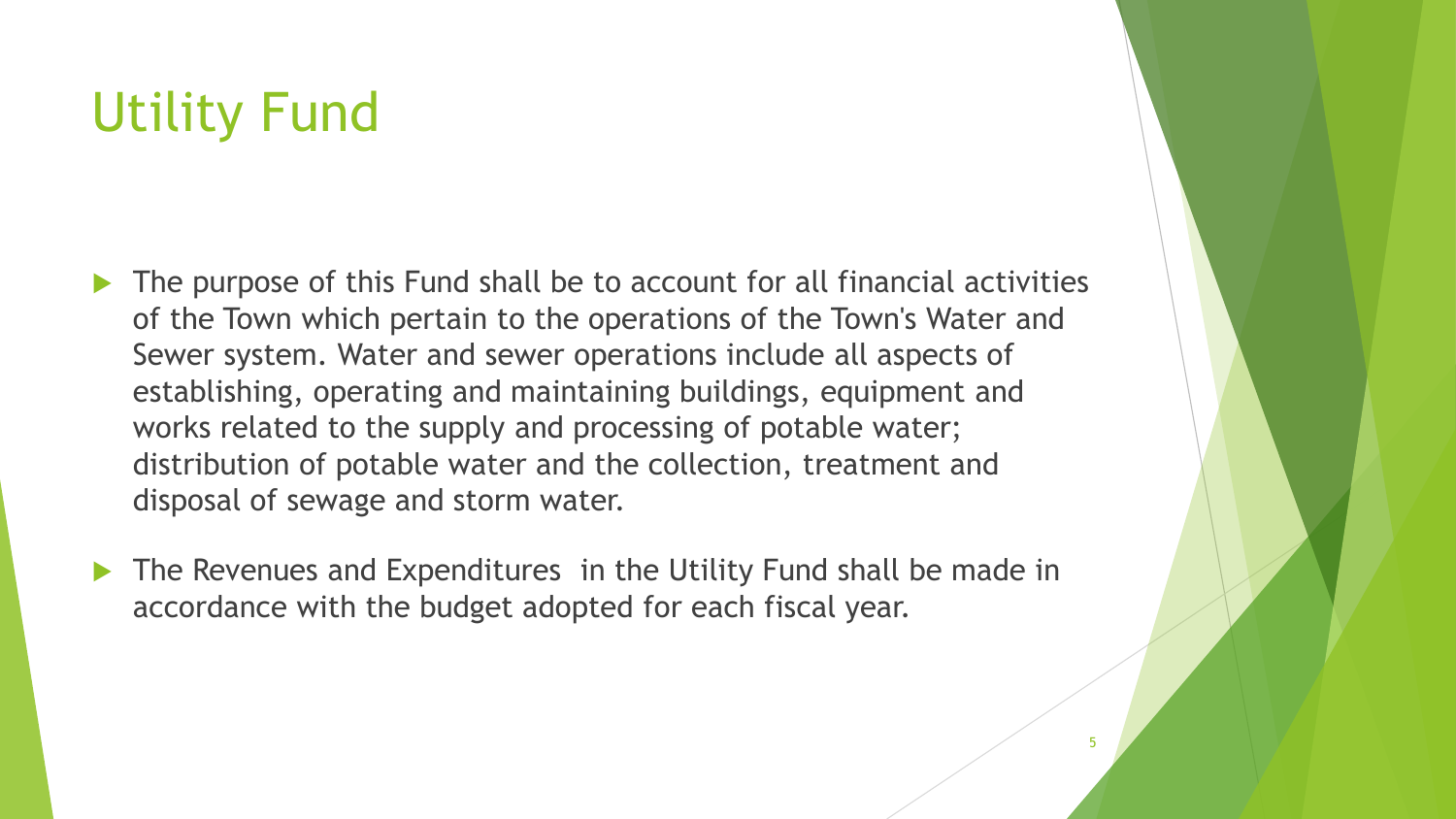#### Utility Fund

- All Expenditures and Disbursements in the Utility Fund shall be made in accordance with the *Cities, Towns and Villages Act.*
- All Revenues collected for the Utility Fund shall be deposited into the General Fund Bank Account, and accounted for in the Utility Fund using an Inter-fund account.
- **Financial Statements shall be prepared annually for the Utility Fund** and audited by an auditor appointed by Council.
- ▶ The Utility Fund is intended to be a self-liquidating fund, with the revenues being equal to or exceeding the expenditures in a fiscal year.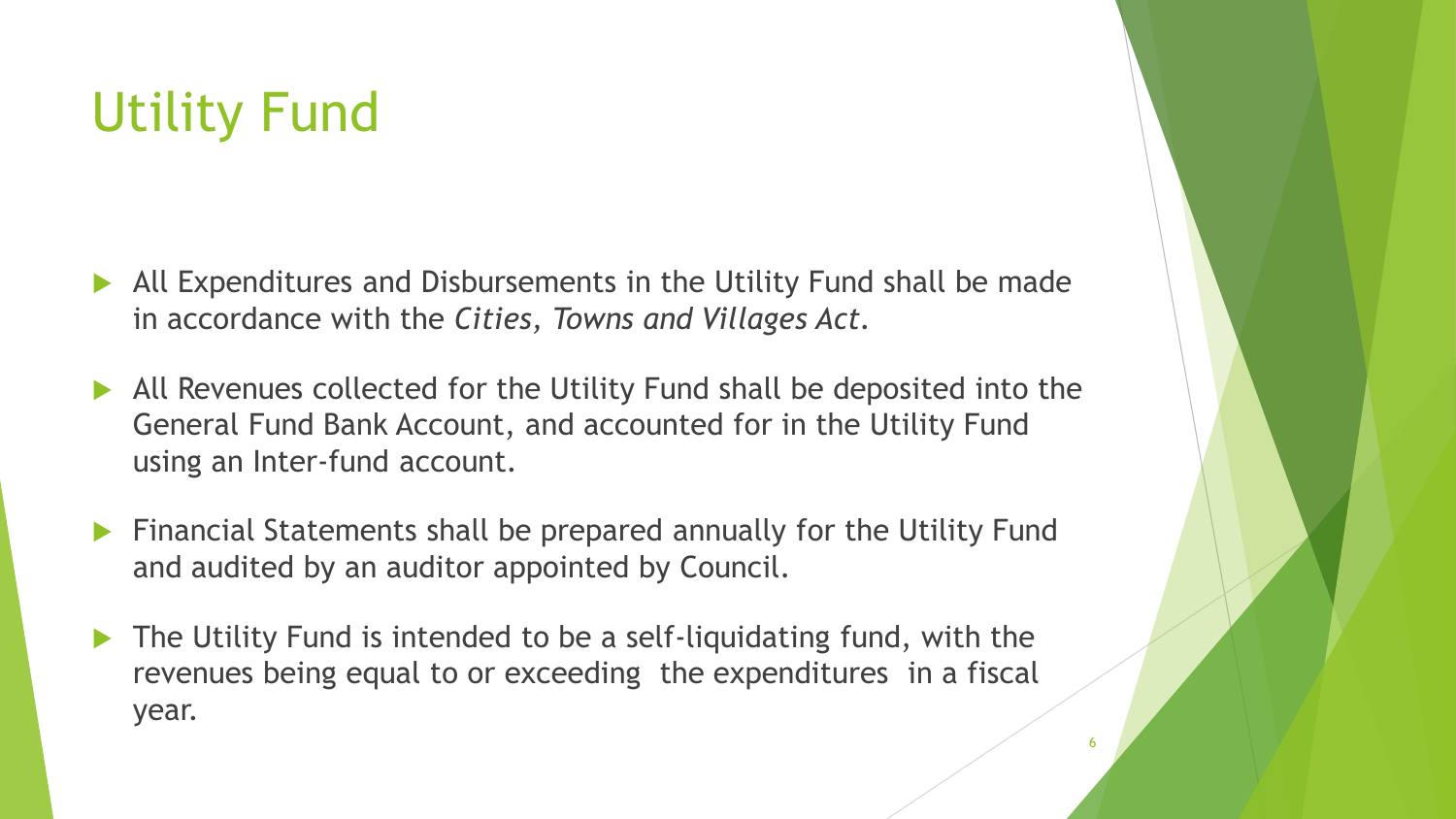#### Land Fund

- The purpose of this Fund shall be to account for all financial activities of the Town which pertain to the acquisition, development, disposal and rental of municipal land within the Town.
- ▶ The Revenues and Expenditures in the Land Development Fund shall be made in accordance with the budget adopted for each fiscal year.
- All Expenditures and Disbursements in the Land Development Fund shall be made in accordance with the *Cities, Towns, and Villages Act.*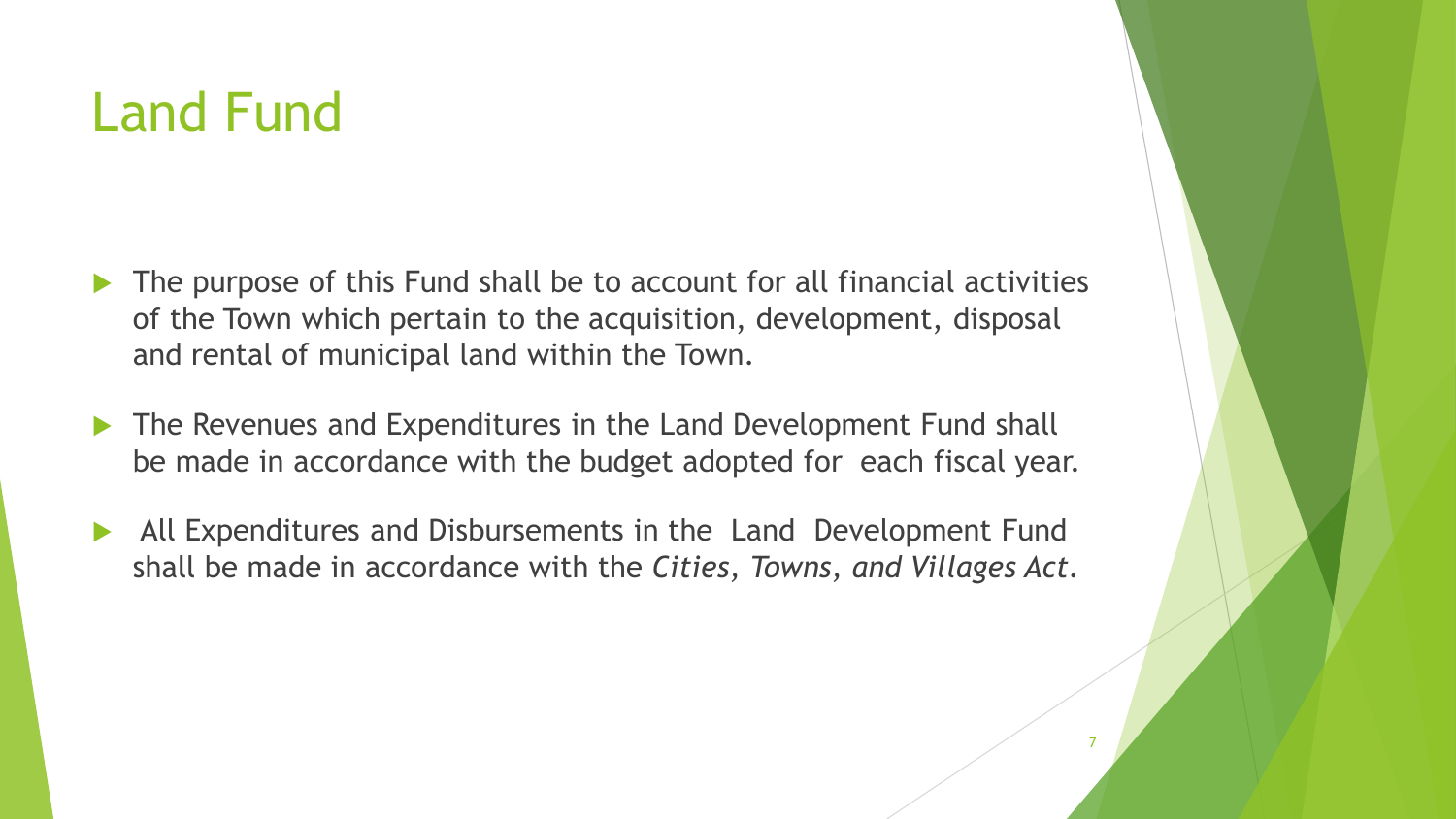#### Land Fund

- All Revenues collected for the Land Development Fund shall be deposited into the General Fund Bank Account, and accounted for in the Land Development Fund using an Inter-fund account.
- Financial Statements shall be prepared annually for the Land Development Fund, and audited by an auditor appointed by Council.
- ▶ The Land Development Fund shall operate independently of the General Fund, with all expenditures being covered by revenues from land sales, leases and related charges.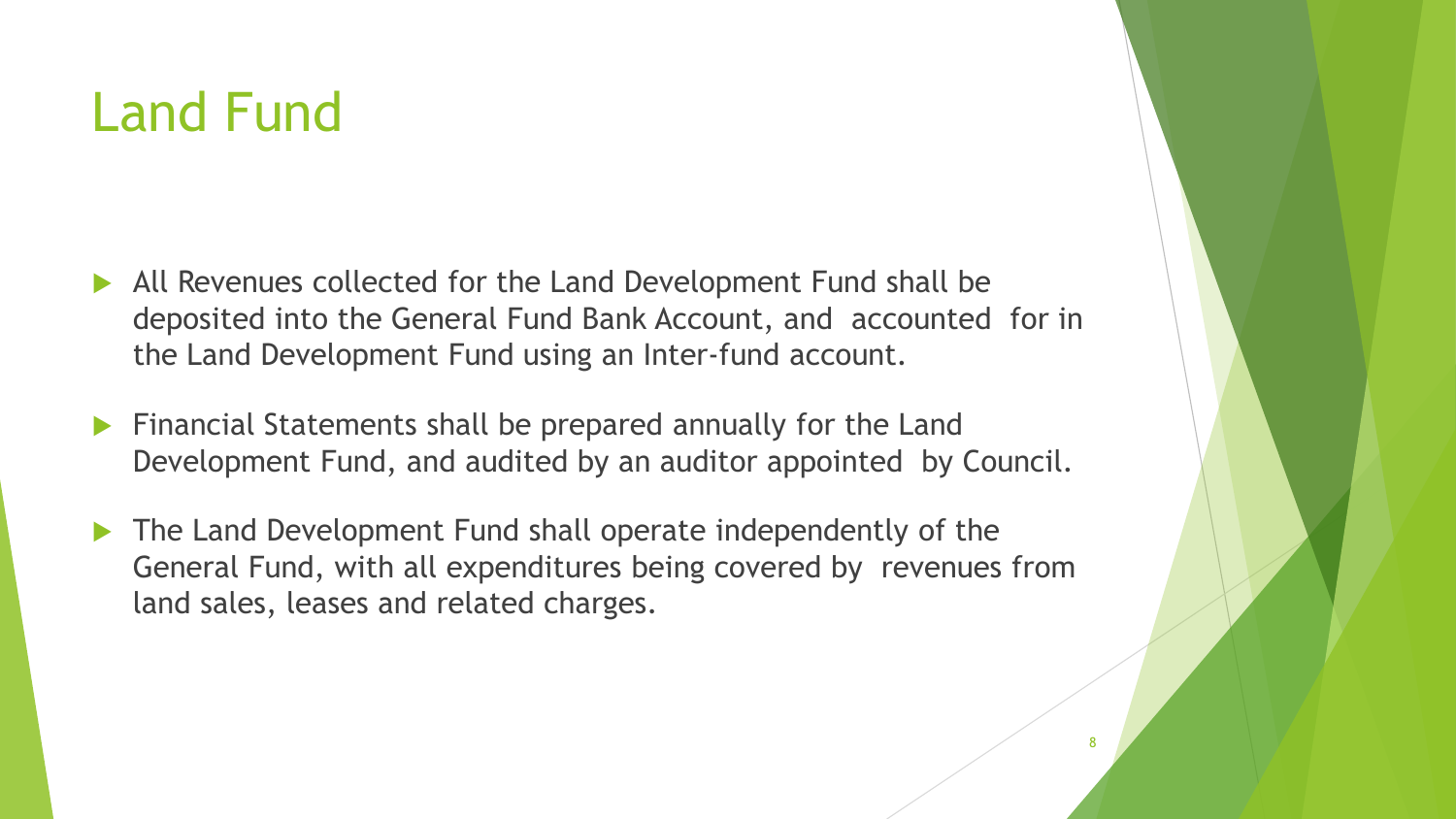### **Assumptions**

GNWT contribution funding based on updated 2021 figures provided by MACA for planning purposes.

Mayor and 7 Councillors honourarium budgeted at no net change.

Wage inflation included in salary figures per collective agreement. 0% vacancy rate included in budget.

Any net revenue over expense to be allocated to reserves to fund capital. No reserve allocation currently included in budget.

O&M expenses contingent on revenues from third parties are fully budgeted and will be separately discussed.

No increases or decreases to core service level.

Expense assumptions includes elimination of early payment discount for property taxes.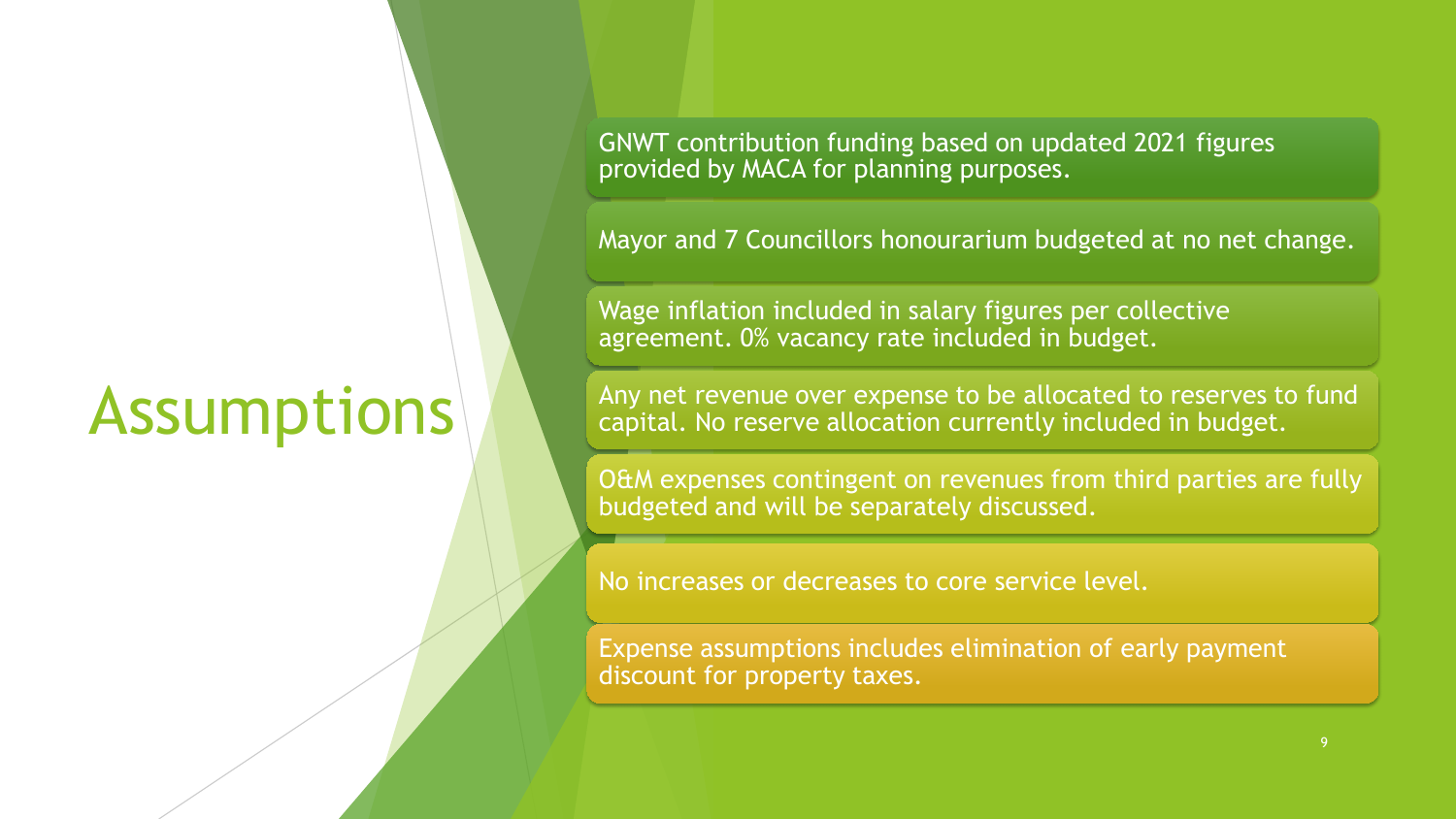#### SAO, Mayor and Council

|                                           | 2020          | 2021          |           |          |
|-------------------------------------------|---------------|---------------|-----------|----------|
|                                           | <b>Budget</b> | <b>Budget</b> | Change    | % Change |
| $\Box$ Expenses                           |               |               |           |          |
| EL 1110 - MAYORS INDEMNITY AND ALLOWANCES | 63,507        | 58,507        | (5,000)   | $-7.87%$ |
| E 1130 - COUNCILLORS INDEMNITY            | 79,545        | 79,545        | ٥         | 0.00%    |
| E 1190 - BOARDS AND AGENCIES-INDEMNITIES  | 14,000        | 14,000        | 0         | 0.00%    |
| EI 1213 - OFFICE OF THE SAO               | 1,519,649     | 1,435,700     | (83, 949) | $-5.52%$ |
| <b>Total Expenses</b>                     | 1,676,701     | 1,587,752     | (88, 949) | $-5.31%$ |
| 日 Revenues                                |               |               |           |          |
| EI 1213 - OFFICE OF THE SAO               | ٥             | 0             | ٥         | 0.00%    |
| <b>Total Revenues</b>                     | ٥             | o             | ٥         | 0.00%    |
| <b>Net Total</b>                          | (1, 676, 701) | (1, 587, 752) | 88,949    | $-5.31%$ |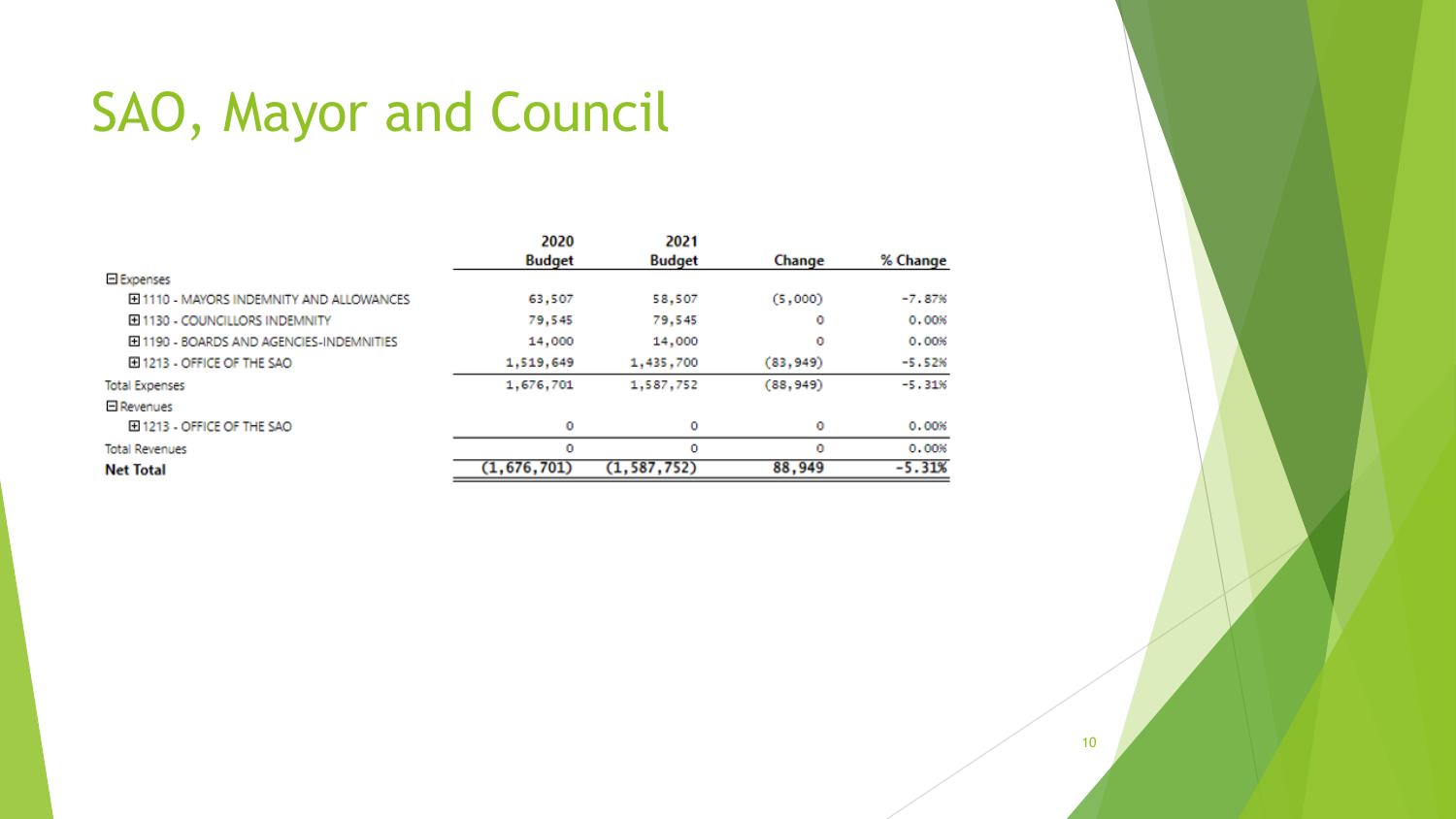#### Finance and Admin

|                                                  | 2020      | 2021       |            |            |
|--------------------------------------------------|-----------|------------|------------|------------|
|                                                  | Budget    | Budget     | Change     | % Change   |
| □ Revenues                                       |           |            |            |            |
| E 1100 - MUNICIPAL LEVIES ON PROPERTY            | 4,583,918 | 4,333,679  | (250, 239) | $-5.46%$   |
| E 1202 - LOCAL IMPROVEMENTS - 1148 PAVING        | $\Omega$  | 20,405     | 20,405     | 100.00%    |
| 田 1253 - TOWN HALL EQUIP MAINTENANCE             | (5,000)   | $\Omega$   | 5,000      | $-100.00%$ |
| E 2110 - FEDERAL GIL OF MUNICIPAL LEVIES         | 138,720   | 159,666    | 20,946     | 15.10%     |
| E 2310 - TERRITORIAL GIL OF MUNICIPAL LEVIES     | 1,548,360 | 2,142,380  | 594,020    | 38.36%     |
| E 2410 - NWTPC GIL OF MUNICIPAL LEVIES           | 38,250    | 43,183     | 4,933      | 12.90%     |
| E 4100 - ADMIN TAXABLE COSTS RECOVERED           | 5,100     | 5,100      | 0          | 0.00%      |
| 田 4104 - TAX CERTIFICATES REVENUE                | 2,500     | 3,000      | 500        | 20,00%     |
| 田 5140 - MOTOR LIVERY LICENSE REVENUE            | 250       | 250        | 0          | 0.00%      |
| 田 5440 - FRANCHISE FEE REVENUE                   | 333,000   | 340,000    | 7,000      | 2.10%      |
| 田 5510 - INTEREST ON INVESTMENTS                 | 48,000    | 48,000     | 0          | 0.00%      |
| EL 5515 - GAS TAX INTEREST                       | 0         | $\Omega$   | 0          | 0.00%      |
| 田 5516 - CPI INTEREST                            | $\Omega$  | $\Omega$   | $\Omega$   | 0.00%      |
| E 5520 - LAND SALES INTEREST & PENALTIES         | 20,000    | 20,000     | 0          | 0.00%      |
| EL 5610 - PROPERTY TAX PENALTIES REVENUE         | 175,000   | 175,000    | 0          | 0.00%      |
| E 5720 - SENIOR/DISABLED MUNICIPAL TAX EXEMPTION | (160,000) | (190,000)  | (30,000)   | 18.75%     |
| EL 5721 - SENIOR/DISABLED SCHOOL TAX EXEMPTION   | (33,000)  | (33,000)   | 0          | 0.00%      |
| E 5920 - OTHER CONTRIBUTIONS REVENUE             | 20,000    | 0          | (20,000)   | $-100.00%$ |
| 田 6210 - GNWT MACA BLOCK FUNDING                 | 2,215,000 | 2,538,000  | 323,000    | 14.58%     |
| E 7510 - TERRITORIAL ROAD CONSTRUCTION GRANT     | 0         | 0          | 0          | 0.00%      |
| E 7530 - TERRITORIAL RECREATION GRANTS REVENUE   | 39,400    | 39,400     | $\Omega$   | 0.00%      |
| 田 7591 - ANNUAL TOWN CLEAN UP                    | $\Omega$  | $\Omega$   | 0          | 0.00%      |
| E 7599 - TERRITORIAL MISC GRANTS REVENUE         | 43,000    | 43,000     | $\Omega$   | 0.00%      |
| 田 9810 - SCHOOL TAX LEVIES                       | 700,000   | 700,000    | 0          | 0.00%      |
| 田 5120 - BUSINESS LICENSE REVENUE                | 52,000    | 60,000     | 8,000      | 15.38%     |
| <b>Total Revenues</b>                            | 9,764,498 | 10,448,063 | 683,565    | 7.00%      |

11

 $\Box$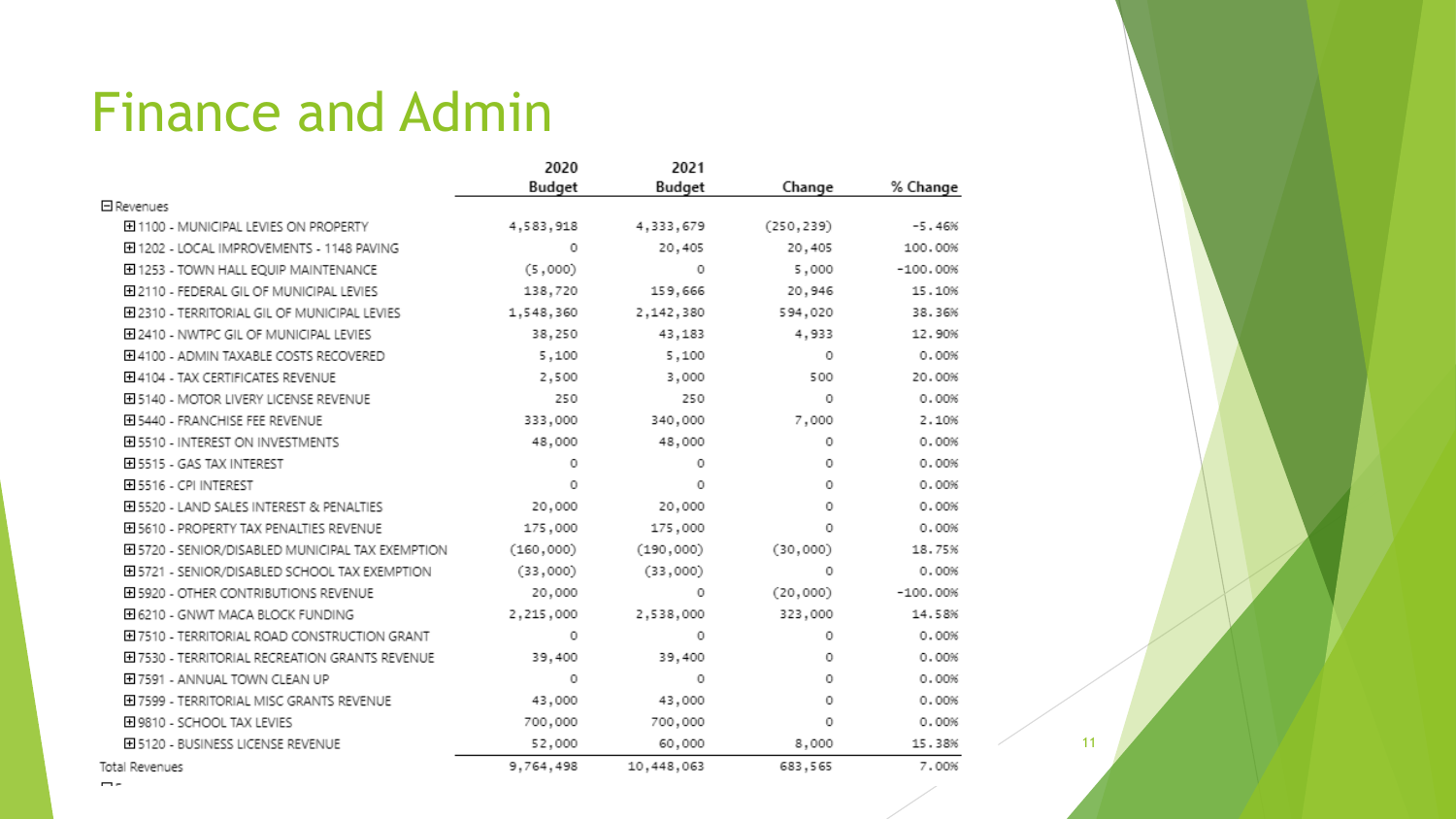#### Finance and Admin

| □ Expenses                                      |           |           |           |           |
|-------------------------------------------------|-----------|-----------|-----------|-----------|
| 田 1210 - ADMINISTRATION                         | 563,105   | 623,600   | 60,495    | 10.74%    |
| 田 1220 - Professional Services and Amortization | 355,000   | 355,000   | 0         | 0.00%     |
| <b>H</b> 1240 - TAXATION                        | 3,000     | 3,000     | 0         | 0.00%     |
| 田 1250 - EMPLOYEE COSTS                         | 0         | 0         | 0         | 0.00%     |
| 田 1252 - TOWN HALL BLDG MAINTENANCE             | 3,000     | 3,000     | 0         | 0.00%     |
| 田 1253 - TOWN HALL EQUIP MAINTENANCE            | 0         | 5,000     | 5,000     | 100.00%   |
| 田 1290 - OTHER GENERAL ADMIN SERVICES           | 5,000     | 5,000     | $\Omega$  | 0.00%     |
| 田 1292 - OVERHEAD CHGS TO UTILITY FUND          | (150,000) | (150,000) | $\Omega$  | 0.00%     |
| 田 1293 - OVERHEAD CHGS TO LAND FUND             | (40,000)  | (40,000)  | 0         | 0.00%     |
| 田 1910 - ELECTION EXPENSE                       | 0         | 15,000    | 15,000    | 100,00%   |
| 田 6210 - GNWT MACA BLOCK FUNDING                | 78,000    | 78,000    | 0         | 0.00%     |
| E 7510 - TERRITORIAL ROAD CONSTRUCTION GRANT    | 69,200    | 10,000    | (59, 200) | $-85.55%$ |
| 田 7591 - ANNUAL TOWN CLEAN UP                   | 5,000     | 5,000     | 0         | 0.00%     |
| 田 8110 - BANK/DEBT CHARGES                      | 129,000   | 61,500    | (67, 500) | $-52.33%$ |
| 田 8120 - DEBENTURE INTEREST                     | 400,000   | 400,000   | $\Omega$  | 0.00%     |
| E 8211 - TO ALLOWANCE FOR BAD DEBTS             | 40,000    | 40,000    | $\Omega$  | 0.00%     |
| E 8219 - TO RESERVE FOR INFRASTRUCTURE CAPITAL  | 0         | 0         | $\Omega$  | 0.00%     |
| 田 8810 - GOV'T NWT SCHOOL TAXES                 | 700,000   | 700,000   | 0         | 0.00%     |
| Total Expenses                                  | 2,160,305 | 2,114,100 | (46, 205) | $-2.14%$  |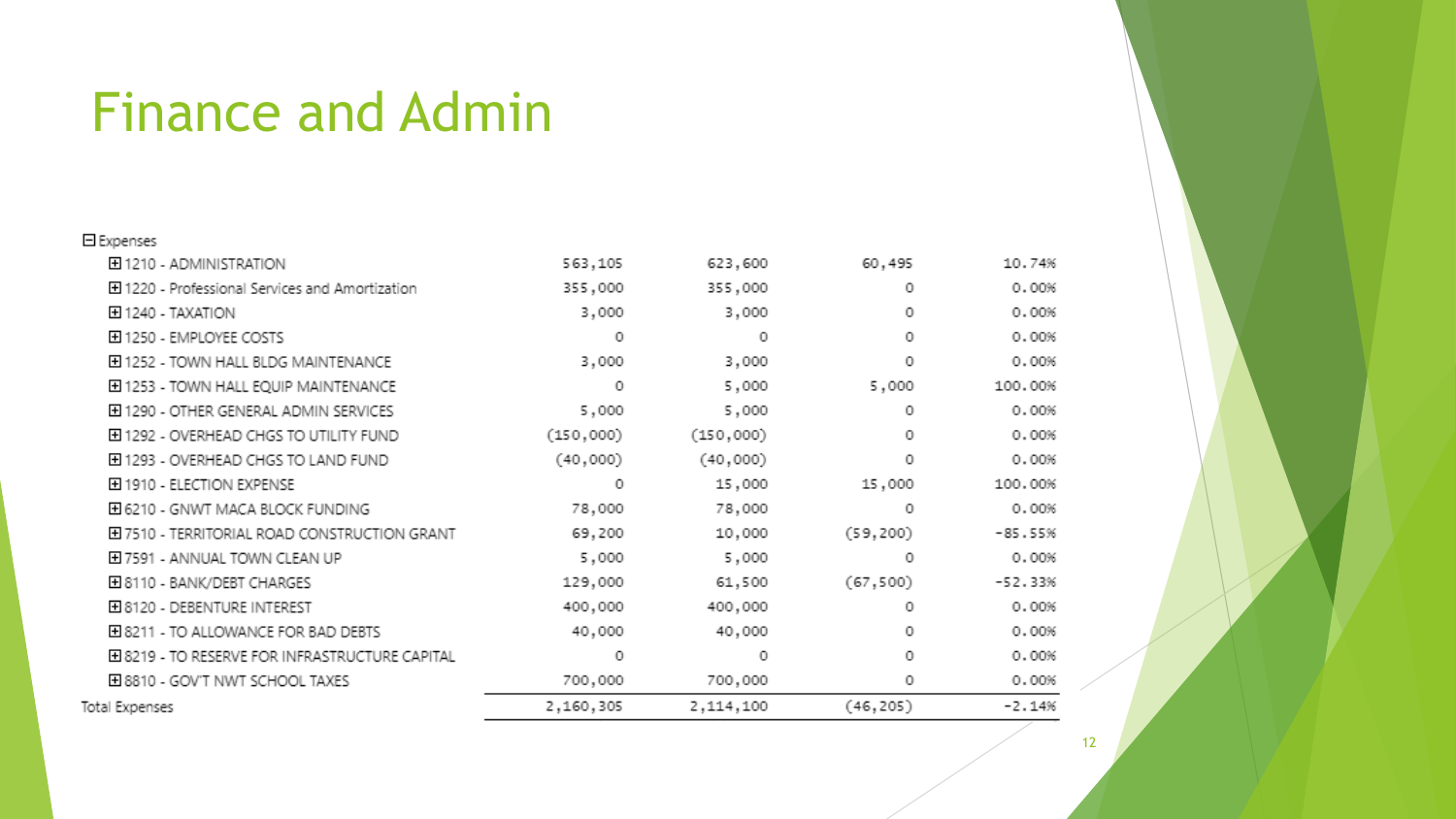#### Protective Services

|                                              | 2020          | 2021          |           |            |
|----------------------------------------------|---------------|---------------|-----------|------------|
|                                              | <b>Budget</b> | <b>Budget</b> | Change    | % Change   |
| Expenses                                     |               |               |           |            |
| 田 2000 - Prot Services Amortization          | o             | o             | ٥         | 0.00%      |
| 田 2200 - BYLAW ENFORCEMENT                   | 9,210         | 13,960        | 4,750     | 51.57%     |
| E 2201 - BYLAW VEHICLE MAINTENANCE           | o             | 600           | 600       | 100,00%    |
| EL 2400 - FIRE PROTECTION                    | 498,954       | 590,620       | 91,666    | 18.37%     |
| E 2401 - FIRE DEPT VEHICLE MAINTENANCE       | 34,550        | 34,550        | 0         | 0.00%      |
| E 2402 - FIRE DEPT BUILDING MAINTENANCE      | 9,900         | 12,400        | 2,500     | 25.25%     |
| E 2460 - EMERGENCY RESPONSE TRAINING CEN     | 4,560         | 5,560         | 1,000     | 21,93%     |
| E 2462 - ERTC BLDG/LAND MAINTENANCE          | 4,600         | 7,600         | 3,000     | 65.22%     |
| EL2510 - CIVIL EMERGENCY                     | 10,520        | 34,520        | 24,000    | 228.14%    |
| 田 2540 - AMBULANCE                           | 49,400        | 30,952        | (18, 448) | $-37.34%$  |
| E 2541 - AMBULANCE VEHICLE MAINTENANCE       | 4,600         | 4,200         | (400)     | $-8,70%$   |
| EI 2930 - ANIMAL & PEST CONTROL              | 61,300        | 65,170        | 3,870     | 6.31%      |
| E 2932 - ANIMAL CONTROL BUILDING MAINTENANCE | 3,500         | 3,500         | 0         | 0.00%      |
| <b>Total Expenses</b>                        | 691,094       | 803,632       | 112,538   | 16.28%     |
| $\Box$ Revenues                              |               |               |           |            |
| EL 2200 - BYLAW ENFORCEMENT                  | o             | 20,000        | 20,000    | 100,00%    |
| EL 2400 - FIRE PROTECTION                    | (18, 250)     | 30,000        | 48,250    | $-264.38%$ |
| E 2462 - ERTC BLDG/LAND MAINTENANCE          | (5,000)       | 5,000         | 10,000    | $-200.00%$ |
| E 4246 - FIRE DEPARTMENT REVENUES            | 6,000         | 5,000         | (1,000)   | $-16.67%$  |
| E 4254 - AMBULANCE OPERATING AGREEMENT       | 25,300        | 25,300        | 0         | 0.00%      |
| E 4255 - AMBULANCE BILLING REVENUE           | 355,450       | 370,000       | 14,550    | 4.09%      |
| 田 4256 - AMBULANCE GRANTS                    | 37,000        | 37,000        | ٥         | 0.00%      |
| <b>Total Revenues</b>                        | 400,500       | 492,300       | 91,800    | 22.92%     |
| <b>Net Total</b>                             | (290, 594)    | (311, 332)    | (20, 738) | 18.72%     |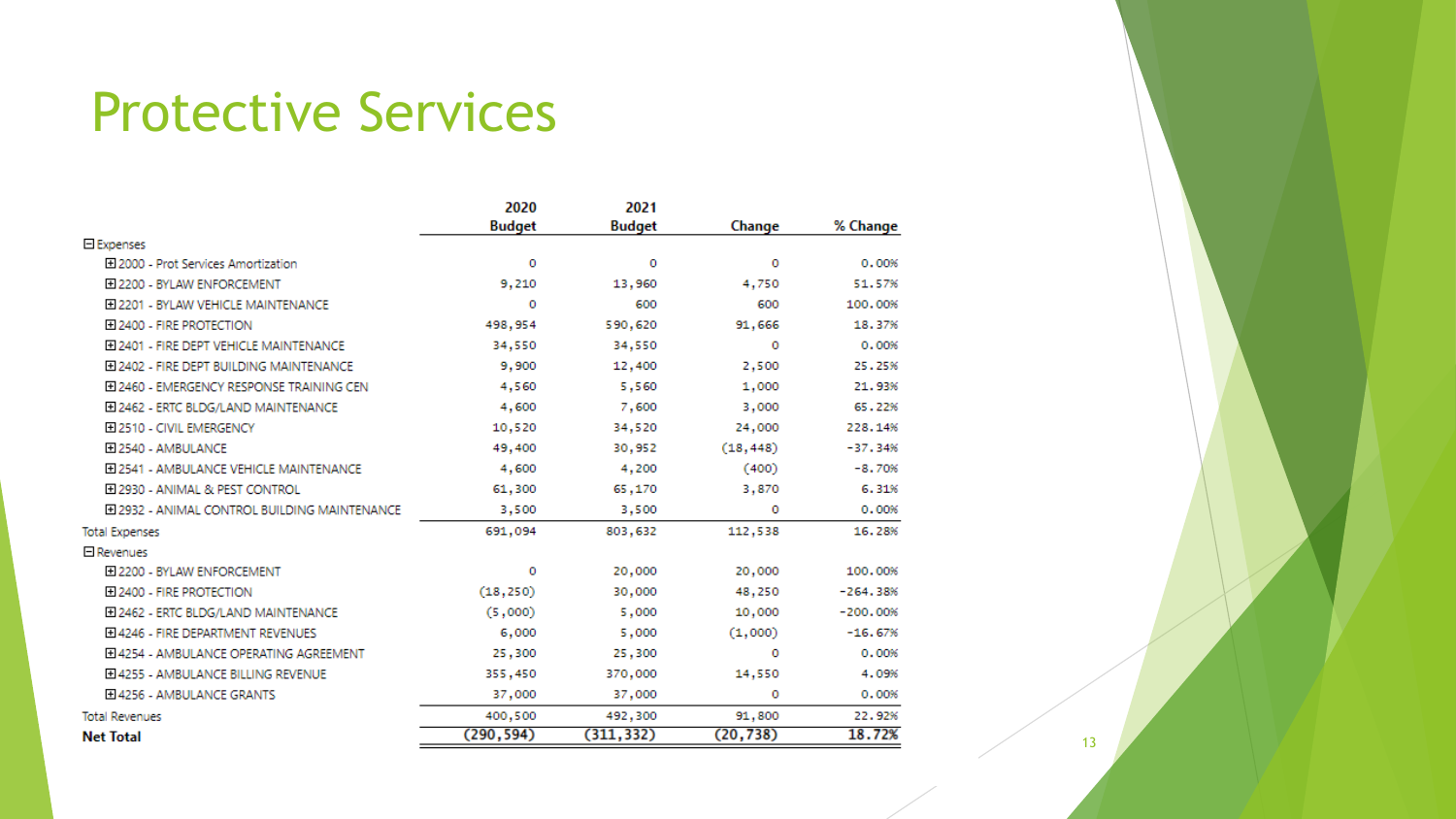#### Environmental and Public Health

| <b>El Revenues</b><br>EL 5310 - LOSS PREVENTION REVENUE<br>田 5161 - DOG LICENSE REVENUE<br>田 5193 - CEMETARY BURIAL FEE REVENUE<br><b>Total Revenues</b><br>日 Expenses<br>EL 5310 - LOSS PREVENTION REVENUE<br>EL 4320 - SANITATION OPERATIONS<br>田 4330 - LANDFILL EXPENDITURES and Amortization | <b>Budget</b><br>30,000 | <b>Budget</b> | Change    | % Change   |
|---------------------------------------------------------------------------------------------------------------------------------------------------------------------------------------------------------------------------------------------------------------------------------------------------|-------------------------|---------------|-----------|------------|
|                                                                                                                                                                                                                                                                                                   |                         |               |           |            |
|                                                                                                                                                                                                                                                                                                   |                         | 0             | (30,000)  | $-100,00%$ |
|                                                                                                                                                                                                                                                                                                   | o                       | ٥             | o         | 0.00%      |
|                                                                                                                                                                                                                                                                                                   | 10,000                  | 5,000         | (5,000)   | $-50.00%$  |
|                                                                                                                                                                                                                                                                                                   | 40,000                  | 5,000         | (35,000)  | $-87.50%$  |
|                                                                                                                                                                                                                                                                                                   |                         |               |           |            |
|                                                                                                                                                                                                                                                                                                   | ٥                       | o             | 0         | 0.00%      |
|                                                                                                                                                                                                                                                                                                   | 385,000                 | 385,000       | ٥         | 0.00%      |
|                                                                                                                                                                                                                                                                                                   | 89,300                  | 90,500        | 1,200     | 1.34%      |
| 田 5160 - CEMETARY                                                                                                                                                                                                                                                                                 | 23,000                  | 3,000         | (20,000)  | $-86,96%$  |
| 田 5161 - DOG LICENSE REVENUE                                                                                                                                                                                                                                                                      | ٥                       | ٥             | ٥         | 0.00%      |
| 田 5320 - BUILDINGS                                                                                                                                                                                                                                                                                | ٥                       | ٥             | ٥         | 0.00%      |
| 田 5330 - VEHICLES                                                                                                                                                                                                                                                                                 | ٥                       | ٥             | ٥         | 0.00%      |
| EI 5332 - FURNITURE & FIXTURES                                                                                                                                                                                                                                                                    | ٥                       | 0             | ٥         | 0.00%      |
| EI 5333 - OPERATING EQUIPMENT                                                                                                                                                                                                                                                                     | o                       | 0             | ٥         | 0.00%      |
| E 5334 - COMPUTER EQUIPMENT                                                                                                                                                                                                                                                                       | ٥                       | ٥             | ٥         | 0.00%      |
| E 5335 - IT INFRASTRUCTURE                                                                                                                                                                                                                                                                        | ٥                       | ٥             | ٥         | 0.00%      |
| <b>Total Expenses</b>                                                                                                                                                                                                                                                                             | 497,300                 | 478,500       | (18, 800) | $-3.78%$   |
| (457, 300)<br><b>Net Total</b>                                                                                                                                                                                                                                                                    |                         |               |           |            |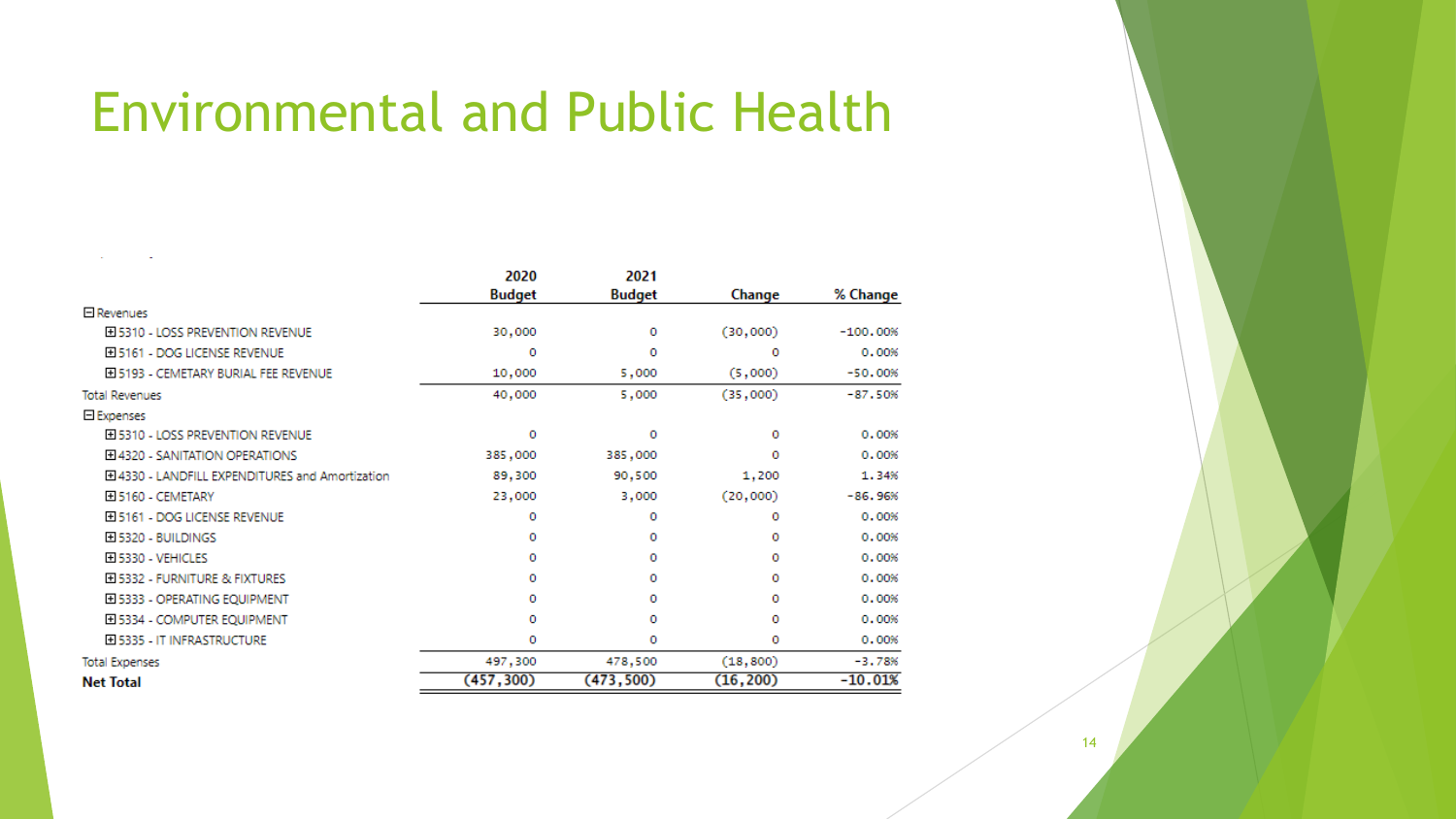#### Recreation

|                                                | 2020<br><b>Budget</b> | 2021<br><b>Budget</b> | Change     | % Change  |
|------------------------------------------------|-----------------------|-----------------------|------------|-----------|
| $\Box$ Revenues                                |                       |                       |            |           |
| EI 4600 - PLANNING, TOURISM, ECON DEV REVENUES | 110,000               | 80,400                | (29, 600)  | $-26.91%$ |
| 田 6910 - TOURISM                               | o                     | o                     | о          | 0.00%     |
| EI 4730 - SWIMMING POOL LESSONS NON-TAXABLE    | 20,000                | 20,000                | o          | 0.00%     |
| EL 4731 - SWIMMING POOL LESSONS TAXABLE        | 5,000                 | 5,000                 | ٥          | 0.00%     |
| E 4733 - SWIMMING POOL TICKETS REVENUE         | 50,000                | 50,000                | ٥          | 0.00%     |
| EL 4734 - SWIMMING POOL HOURLY RENTAL          | 7,500                 | 5,000                 | (2,500)    | $-33.33%$ |
| EL4737 - SWIMMING POOL GRANTS                  | 10,000                | 10,000                | o          | 0.00%     |
| EI 4740 - CURLING CLUB RENTAL REVENUE          | 50,000                | 36,000                | (14,000)   | $-28,00%$ |
| 田 4750 - SCHEDULED ICE RENTAL                  | 175,500               | 140,000               | (35, 500)  | $-20.23%$ |
| EL 4753 - ROLLER SKATING REVENUE               | 5,500                 | 2,500                 | (3,000)    | $-54.55%$ |
| 田 4754 - ADVERTISING REVENUE                   | 50,000                | 50,000                | o          | 0.00%     |
| 田 4755 - CONCESSION REVENUE                    | 16,800                | 16,800                | o          | 0.00%     |
| E 4756 - DANCE HALL RENTAL REVENUE             | 30,000                | 10,000                | (20,000)   | $-66,67%$ |
| 田 4759 - PROGRAMS REVENUE                      | 50,000                | 20,000                | (30,000)   | $-60,00%$ |
| EL 4780 - BALLPARK RENTAL REVENUE              | 13,000                | 13,000                | o          | 0.00%     |
| EI 4790 - OTHER RECREATION REVENUE             | 297,500               | 226,000               | (71, 500)  | $-24.03%$ |
| EL 5130 - LOTTERY LICENSE REVENUE              | 25,000                | 25,000                | o          | 0.00%     |
| EL7110 - RECREATION ADMINISTRATION             | 60,000                | 60,000                | o          | 0.00%     |
| E 7590 - RECREATION PROGRAMS                   | $\Omega$              | o                     | ٥          | 0.00%     |
| <b>Total Revenues</b>                          | 975,800               | 769,700               | (206, 100) | $-21.12%$ |
| $\Box$ Expenses                                |                       |                       |            |           |
| E 4600 - PLANNING, TOURISM, ECON DEV REVENUES  | o                     | ٥                     | о          | 0.00%     |
| 田 6910 - TOURISM                               | 284,948               | 296,246               | 11,298     | 3.96%     |
| EL 4790 - OTHER RECREATION REVENUE             | $\Omega$              | o                     | o          | 0.00%     |
| EL 7110 - RECREATION ADMINISTRATION            | 177,495               | 188,200               | 10,705     | 6.03%     |
| EL7130 - SWIMMING POOL OPERATIONS              | 903,718               | 933,550               | 29,832     | 3,30%     |
| 田 7140 - CURLING CLUB OPERATIONS               | 57,000                | 57,000                | o          | 0.00%     |
| 田 7150 - REC CENTRE OPERATION                  | 923,991               | 953,300               | 29,309     | 3,17%     |
| E 7152 - REC CENTRE BLDG MAINTENANCE           | 176,000               | 159,000               | (17,000)   | $-9.66%$  |
| 田 7180 - SPORTS FIELDS                         | 258,600               | 229,000               | (29, 600)  | $-11.45%$ |
| EL 7245 - BEAUTIFICATION COMMITTEE             | 5,000                 | 5,000                 | o          | 0.00%     |
| 田 7250 - LIBRARY                               | 165,000               | 165,000               | o          | 0.00%     |
| EI 7590 - RECREATION PROGRAMS                  | 445,962               | 476,500               | 30,538     | 6.85%     |
| <b>Total Expenses</b>                          | 3,397,714             | 3,462,796             | 65,082     | 1.92%     |
| <b>Net Total</b>                               | (2, 421, 914)         | (2, 693, 096)         | (271, 182) | $-3.22%$  |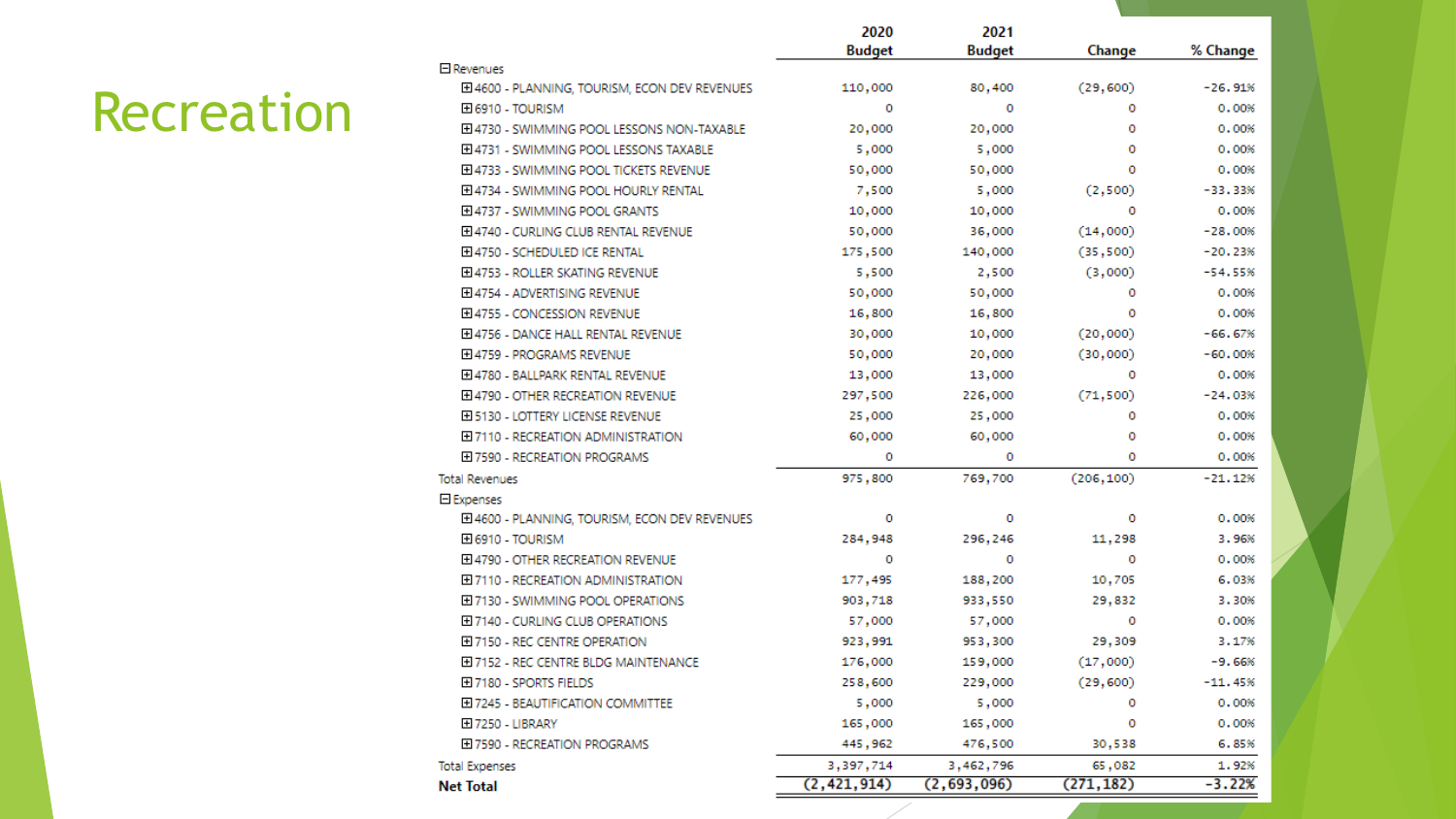#### Public Works

|                                                             | 2020          | 2021          |            |           |
|-------------------------------------------------------------|---------------|---------------|------------|-----------|
|                                                             | Budget        | <b>Budget</b> | Change     | % Change  |
| E Expenses                                                  |               |               |            |           |
| E 3110 - PUBLIC WORKS ADMINISTRATION and<br>Amortization    | 581,968       | 578,580       | (3, 388)   | $-0.58%$  |
| E 3131 - VEHICLE OPERATIONS MAINTENANCE                     | 108,000       | 138,000       | 30,000     | 27.78%    |
| 田 3150 - TOWN GARAGE, YARDS                                 | 227,598       | 239,500       | 11,902     | 5.23%     |
| 田 3190 - CARPENTER SHOP                                     | 104,663       | 118,400       | 13,737     | 13, 12%   |
| 田 3231 - SUMMER ROADS                                       | 734,841       | 685,300       | (49, 541)  | $-6.74%$  |
| 田 3234 - DRAINAGE                                           | 10,000        | 10,000        | ٥          | 0.00%     |
| E 3237 - WINTER ROADS                                       | 319,626       | 350,300       | 30,674     | 9.60%     |
| EL3250 - STREET LIGHTING                                    | 270,000       | 280,000       | 10,000     | 3.70%     |
| 田 3260 - ROAD SAFETY                                        | 15,000        | 10,000        | (5,000)    | $-33,33%$ |
| 田 6100 - PLANNING & ZONING                                  | 230,600       | 352,900       | 122,300    | 53.04%    |
| <b>Total Expenses</b>                                       | 2,602,296     | 2,762,980     | 160,684    | 6.17%     |
| $\Box$ Revenues                                             |               |               |            |           |
| EL 5171 - DEVELOPMENT PERMITS NON-TAXABLE<br><b>REVENUE</b> | 5,000         | 5,000         | ٥          | 0.00%     |
| EL 5172 - BUILDING PERMIT NON-TAXABLE REVENUE               | 30,000        | 50,000        | 20,000     | 66.67%    |
| <b>Total Revenues</b>                                       | 35,000        | 55,000        | 20,000     | 57.14%    |
| <b>Net Total</b>                                            | (2, 567, 296) | (2,707,980)   | (140, 684) | 6.85%     |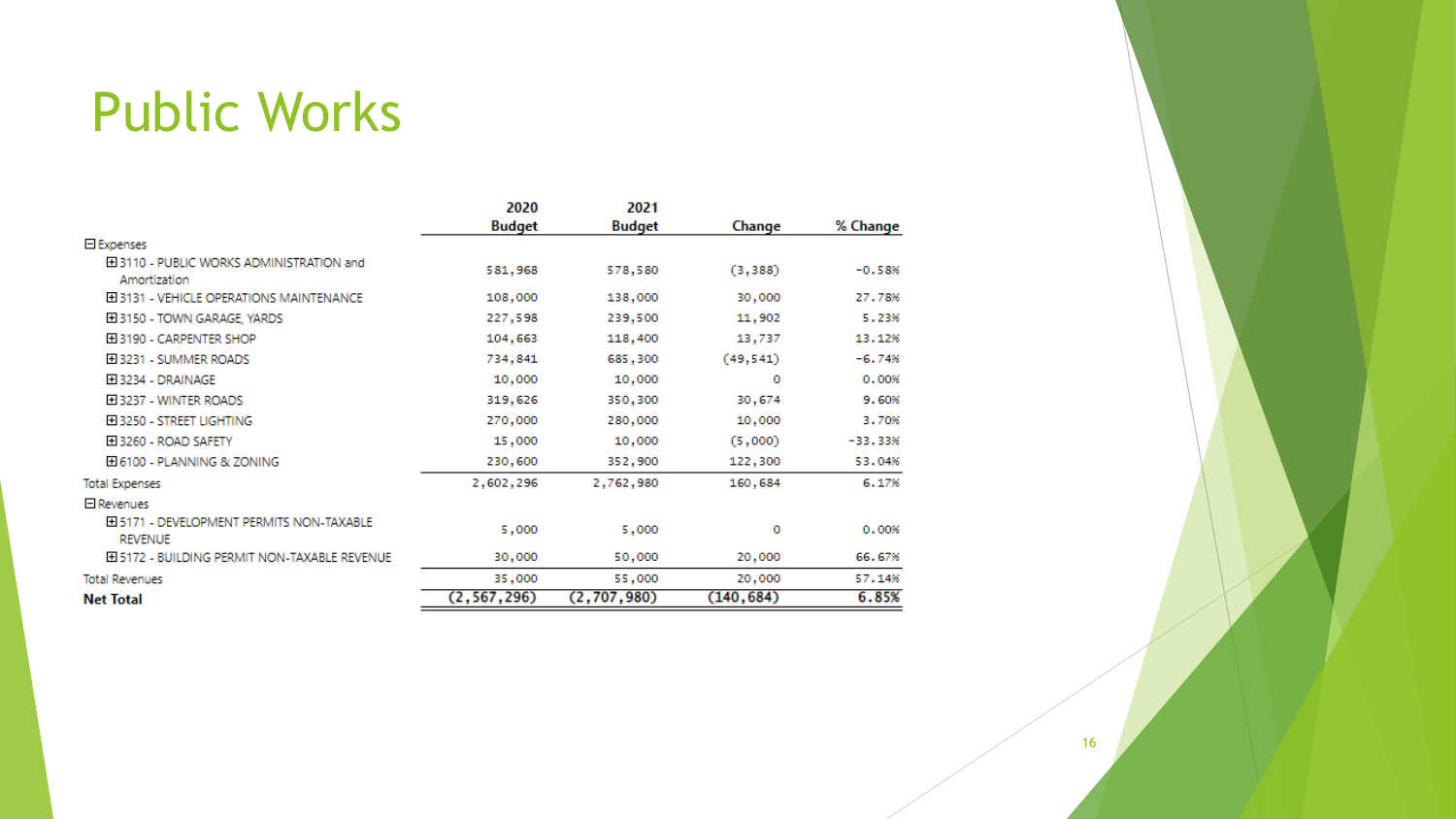### Utility

|                                                  | 2020          | 2021          |        |          |
|--------------------------------------------------|---------------|---------------|--------|----------|
|                                                  | <b>Budget</b> | <b>Budget</b> | Change | % Change |
| $\Box$ Revenues                                  |               |               |        |          |
| 田 4400 - Utility sales                           | 1,995,000     | 2,094,000     | 99,000 | 4.96%    |
| 田 4401 - Utility subsidy                         | 1,050,000     | 1,050,000     | 0      | 0.00%    |
| Total Revenues                                   | 3,045,000     | 3,144,000     | 99,000 | 3.25%    |
| $\boxminus$ Expenses                             |               |               |        |          |
| <b>EL4110 - UTILITY ADMINISTRATION</b>           | 194,183       | 199,100       | 4,917  | 2.53%    |
| EL4111 - OVERHEAD CHARGES                        | 150,000       | 150,000       | о      | 0.00%    |
| EL4120 - PURIFICATION & TREATMENT                | 60,000        | 75,000        | 15,000 | 25,00%   |
| EL4140 - TRANSMISSION & DISTRIBUTION             | 1,556,500     | 1,587,000     | 30,500 | 1,96%    |
| <b>EL4144 - UTILITY DISTRIBUTION MAINTENANCE</b> | 366,883       | 376,900       | 10,017 | 2.73%    |
| EL4220 - SEWAGE & COLLECTION                     | 70,000        | 70,000        | o      | 0.00%    |
| E 8210 - ALLOCATION TO UTILITY RESERVE FUND      | o             | o             | 0      | 0.00%    |
| <b>Total Expenses</b>                            | 2,397,566     | 2,458,000     | 60,434 | 2.52%    |
| <b>Net Total</b>                                 | 647,434       | 686,000       | 38,566 | 2.93%    |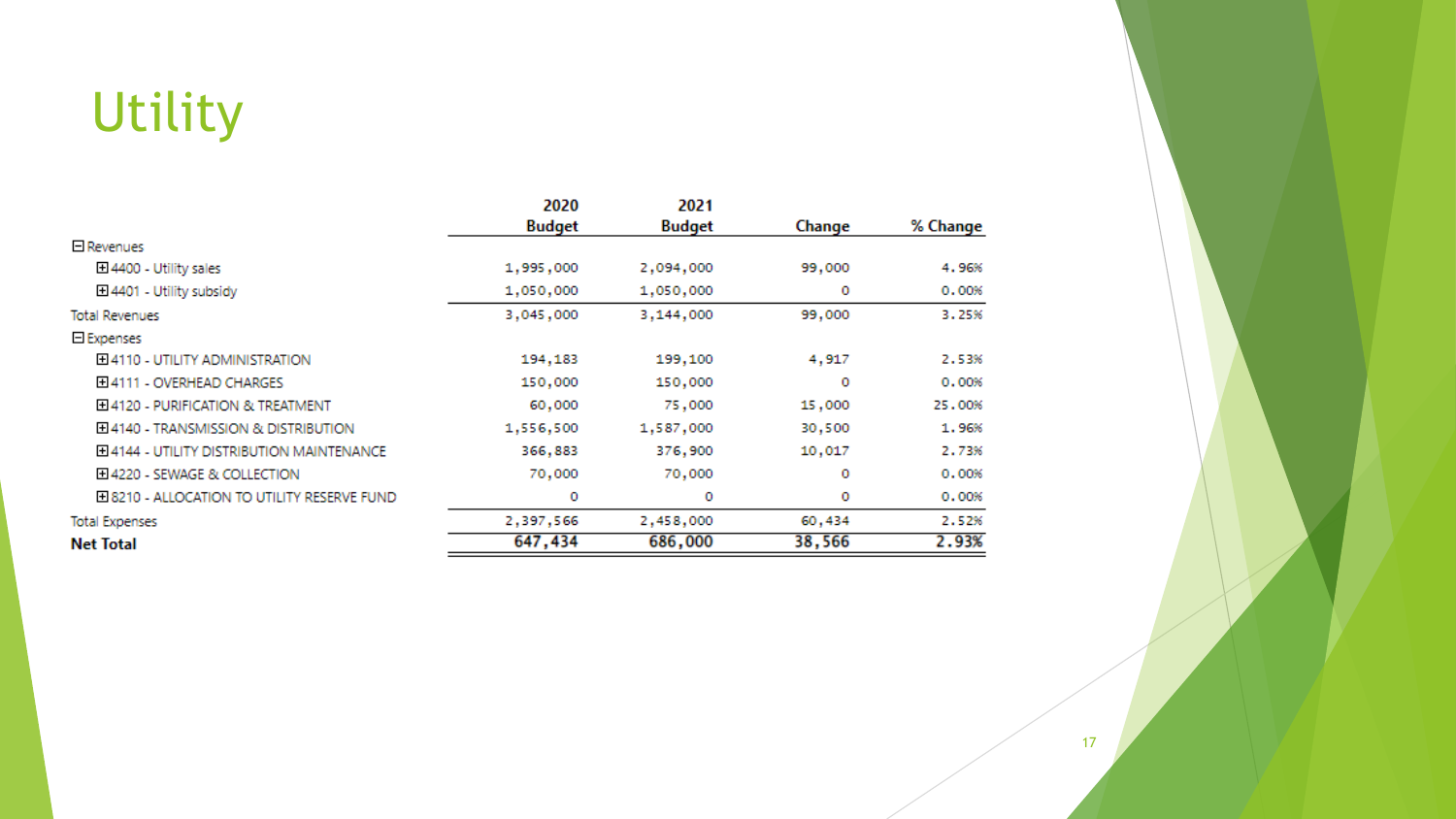#### Land

|                                               | 2020    | 2021      |           |            |
|-----------------------------------------------|---------|-----------|-----------|------------|
|                                               | Budget  | Budget    | Change    | % Change   |
| $\Box$ Revenues                               |         |           |           |            |
| 田4000 - LAND SALES                            | 429,600 | 1,600,000 | 1,170,400 | 272,44%    |
| EI 4001 - LEASE FEES NON-TAXABLE RESIDENTIAL  | 330,000 | 330,000   | 0         | 0.00%      |
| EI 4002 - LEASE FEES TAXABLE COMMERCIAL/IND.  | 20,000  | 20,000    | o         | 0.00%      |
| <b>EL 5521 - LEASE FEES PENALTIES REVENUE</b> | (200)   | 0         | 200       | $-100,00%$ |
| <b>Total Revenues</b>                         | 779,400 | 1,950,000 | 1,170,600 | 150, 19%   |
| $\boxminus$ Expenses                          |         |           |           |            |
| E 6211 - OVERHEAD CHARGES FROM GENERAL FUND   | 40,000  | 40,000    | o         | 0.00%      |
| E 6220 - LAND DEVELOPMENT COSTS               | 494,600 | 1,665,000 | 1,170,400 | 236,64%    |
| <b>Total Expenses</b>                         | 534,600 | 1,705,000 | 1,170,400 | 218.93%    |
| <b>Net Total</b>                              | 244,800 | 245,000   | 200       | 178.16%    |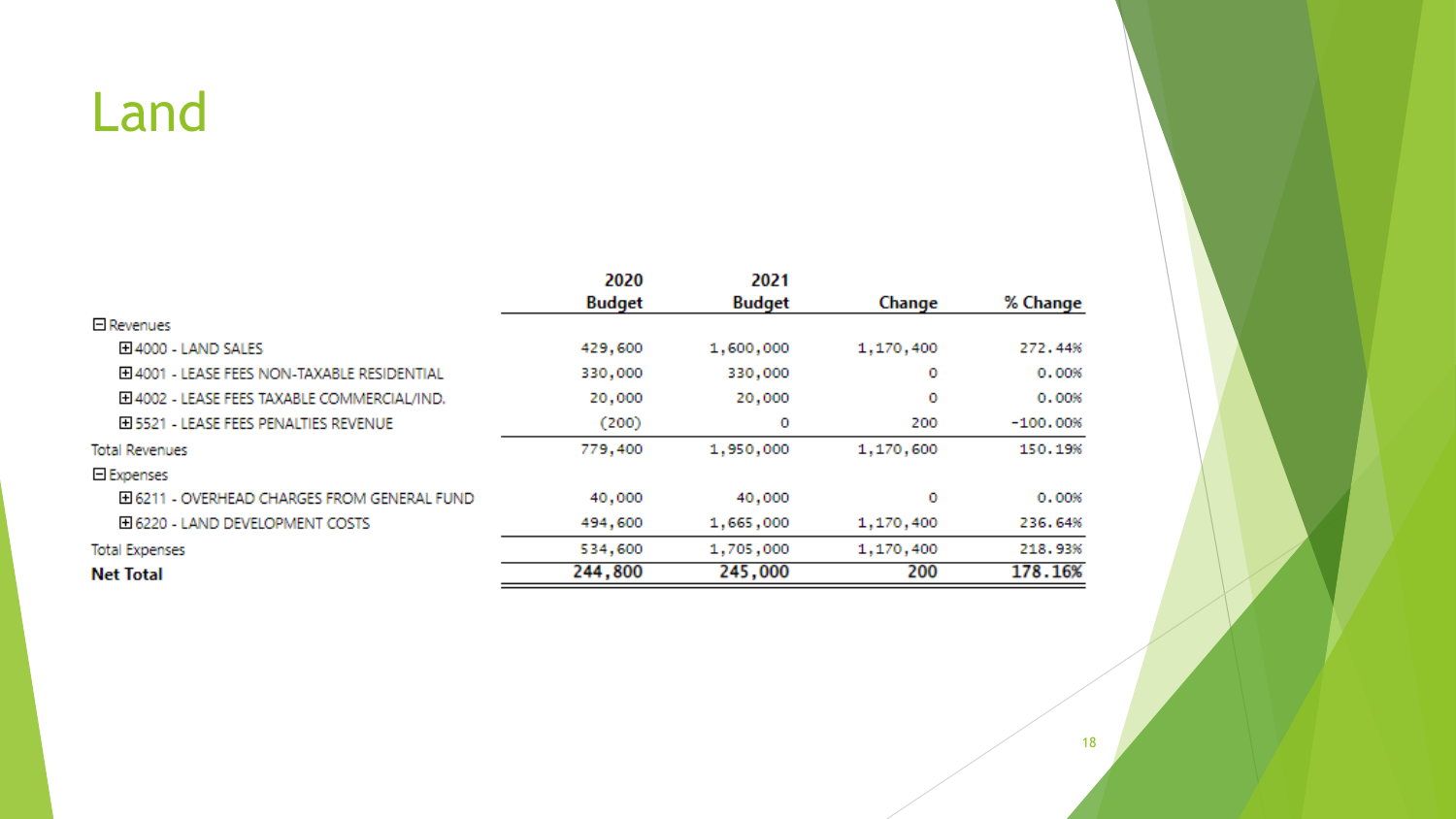#### Consolidated

| <b>Division</b>                         | 2021       |
|-----------------------------------------|------------|
| $\boxminus$ Revenues                    |            |
| 田 Director of Finance                   | 10,448,063 |
| 田 Environmental and Public Health       | 5,000      |
| 田 Land Fund/Land Development            | 1,950,000  |
| 田 Prot Services                         | 492,300    |
| El Recreation                           | 769,700    |
| 田 SAO                                   |            |
| 田 Transport and Public Works            | 55,000     |
| El Transport and Public Works - UTILITY | 3,144,000  |
| <b>Total Revenues</b>                   | 16,864,063 |
| Percent Increase                        |            |
| $\boxminus$ Expenses                    |            |
| 田 Director of Finance                   | 2,114,100  |
| 田 Environmental and Public Health       | 478,500    |
| 田 Land Fund/Land Development            | 1,705,000  |
| 田 Prot Services                         | 803,632    |
| <b>田</b> Recreation                     | 3,462,796  |
| <b>ELSAO</b>                            | 1,587,752  |
| 田 Transport and Public Works            | 2,762,980  |
| El Transport and Public Works - UTILITY | 2,458,000  |
| Total Expenses                          | 15,372,760 |
| Percent Increase                        |            |
| Jet Total                               | 1,491,303  |

\* \* Excludes Amortization Expense

**Net Total**